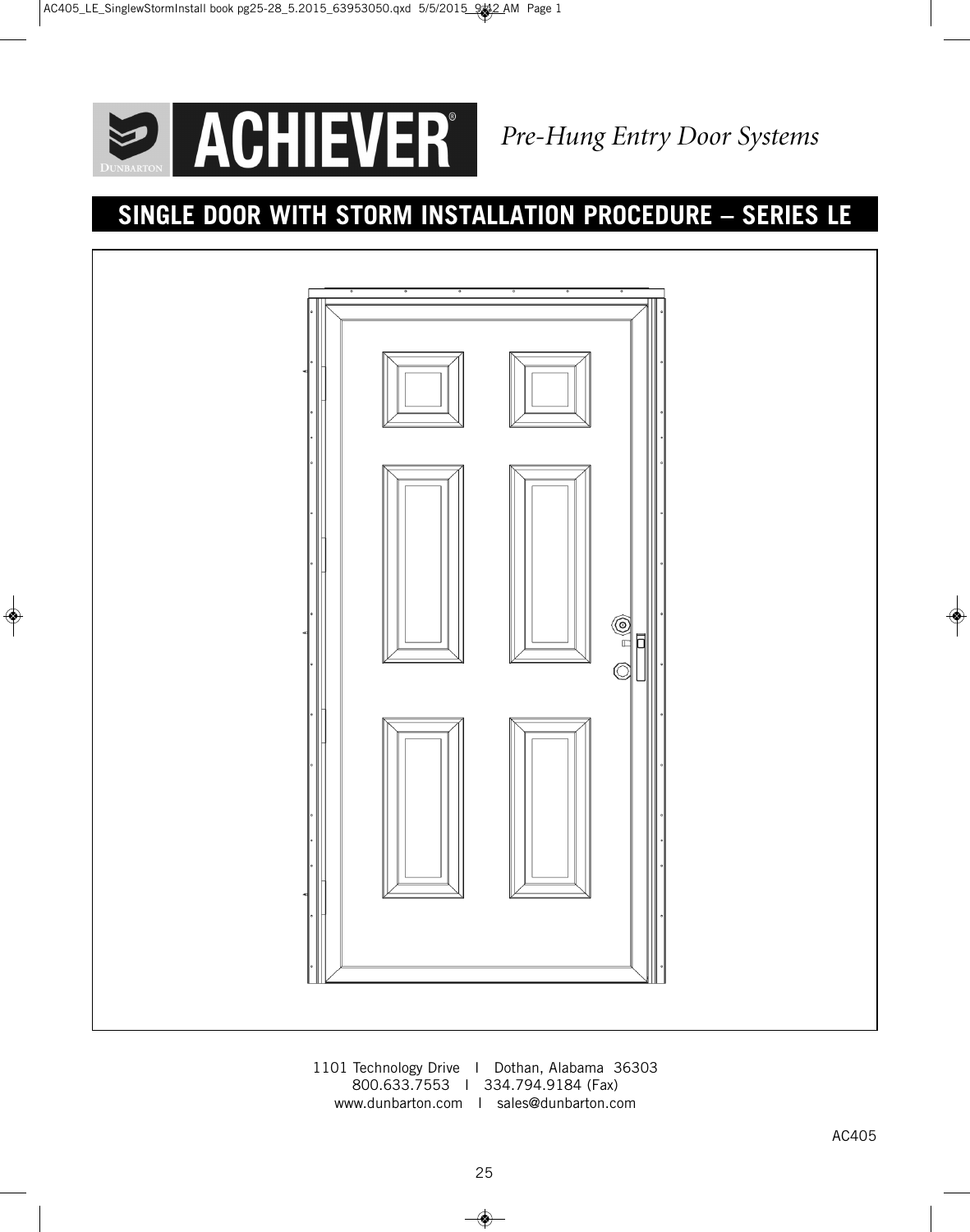## **BEFORE YOU BEGIN**

**PLEASE FOLLOW ALL INSTRUCTIONS AND ALWAYS USE PROTECTIVE EYEWEAR WHEN INSTALLING A DOOR SYSTEM. PLEASE READ INSTRUCTIONS COMPLETELY.**

## **Preparation of Opening**

Verify that opening is plumb, square and level. Measure the Finished Opening Size (Figure 1); refer to chart below to insure proper fit of Achiever® unit.



#### **Finished Opening Sizes**

| Door<br>Width    | Opening<br>Width | 6'6'' | Opening Height<br>6'7"                        | 6'8'' |
|------------------|------------------|-------|-----------------------------------------------|-------|
| 2'8''<br>(813mm) | 34"<br>(864mm)   | 78"   | 80"<br>$(1981mm)$ (2032mm) (2083mm)           | 82"   |
| 3'0''<br>(914mm) | 38"<br>(965mm)   | 78"   | 80"<br>$(1981$ mm $)(2032$ mm $)(2083$ mm $)$ | 82"   |

## **INSTALLATION OF ACHIEVER LE**

## **Step 1**

**Remove door from packaging. Move to install area; assemble tools & materials**

- Safety glasses
- Level
- Tape measure
- Phillips head screwdriver
- Weather Seal Putty or Silicone
- #8 x 1" minimum wood attachment screws

#### **Step 2 Apply sealant**

Apply weather seal putty or silicone to the mounting flange of the steel frame (Figure 2). Apply a bead of putty or silicone across bottom of threshold (Figure 2A).



**FIGURE 2**



# **Step 3**

**Install Door System in Opening**

Grasp the frame on the sides, lift and tilt toward you

(Figure 3). Move the door system into the opening, setting the threshold down first and then tilting the unit up into the opening. Push the door and frame towards the hinge side of the opening. Check hinge jamb to make sure it is plumb and level.









## **Install Screws**

Install four (4) #8 x 1" wood attachment screws, one in each corner and check for proper fit of the unit (Figures 4, 4A).

26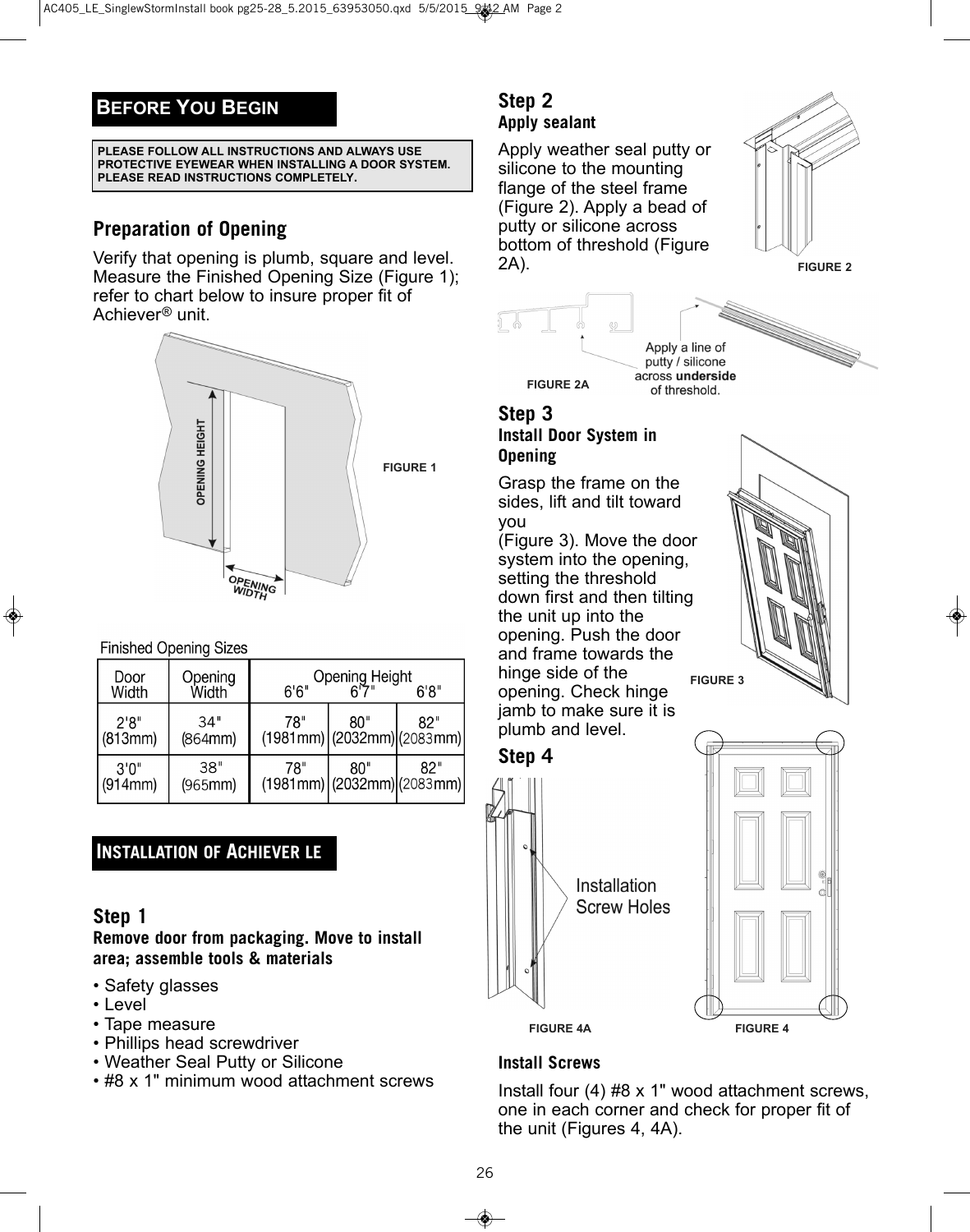## **Step 5**

**Remove Pre-hang Material**

Remove tie strap from door latch bore. Open door and remove margin spacing

clips (Figure 5).



#### **Step 6 Adjust Doors to Opening**

*Plumb hinge side using level and t-square;* make any necessary adjustments to verify squareness/placement of the frame (Figure 6 and 6A). Install the balance of the #8 x 1" wood attachment screws into every hole. Refer to Step 13 if installing mounting screw cover.



### **Step 7 Install Hinge Security Screws**

Install #8 x 2-1/2" flat head wood screws in the vacant hole of each hinge (Figure 7). Note: Shim behind hinge if required (Figure 7A-7B). Install shims from interior. Note: Once all attachment and security screws are installed, door unit will meet AAMA 1702.2-2002 and AAMA/NWWDA 101/I.S. 2-97. For further information, go to www.floridabuildingcode.com.





## **Step 8 Install Strike Security Screws**

**LATCH:** Remove #6 strike screw from bottom



hole in latch strike plate. Install #6 x 1-1/2" long wood security screw in BOTTOM hole. Shim if necessary (Figure 8).

**DEADBOLT:** Remove #6 strike screw from top hole in deadbolt strike plate. Install #6 x 1-1/2" long wood security screw in TOP hole. Shim if necessary.

#### **Step 9 Caulk Frame (as needed)**

Caulk the frame where the header meets the uprights and where the threshold meets the upright (Figures 9).





**FIGURE 9**